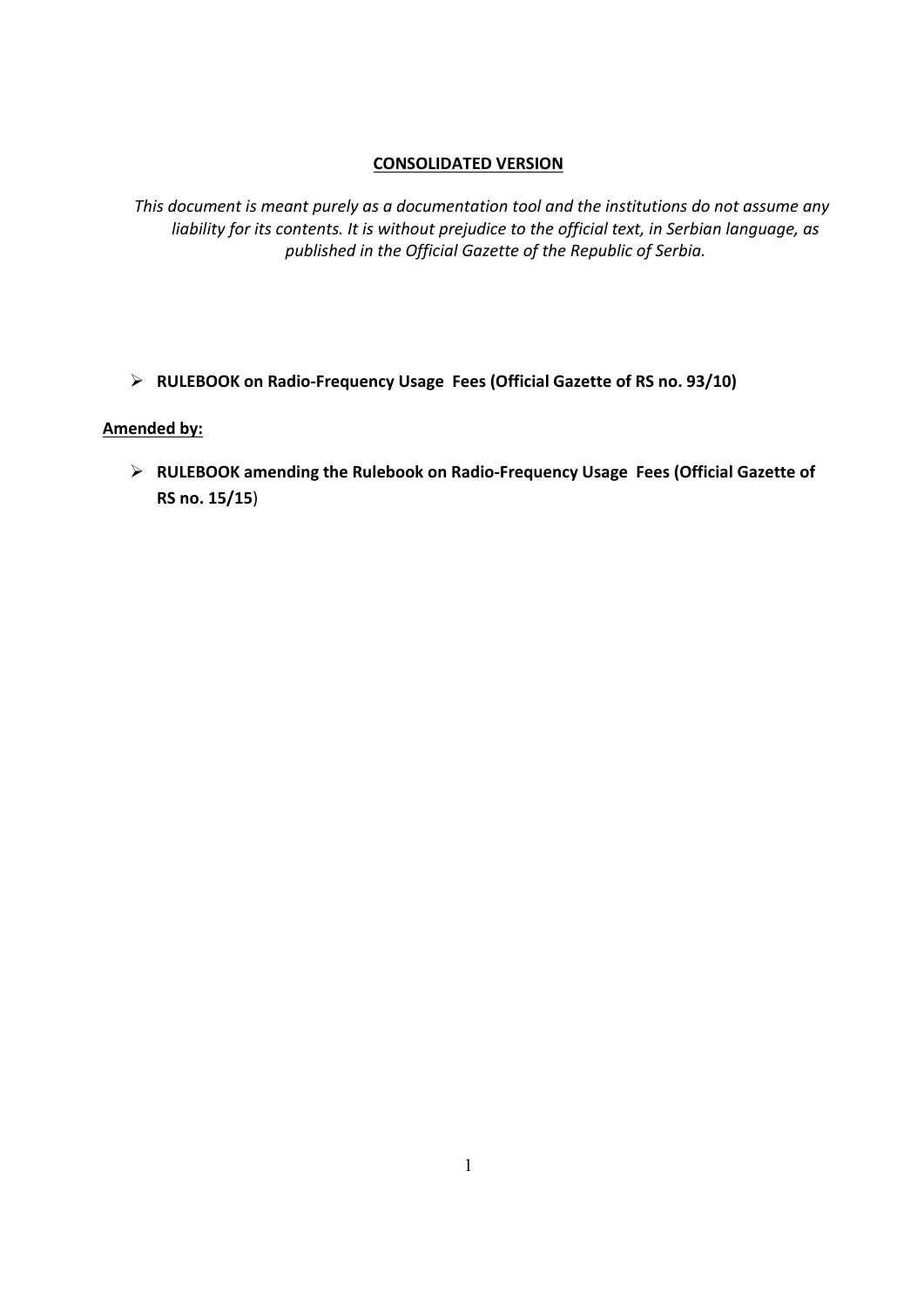Pursuant to Article 8, paragraph 1, item 1), Article 23 and Article 29, paragraph 2 and Article 31 of the Law on Electronic Communications (*Official Gazette of the Republic of Serbia*, nos.  $44/10$ ,  $60/13$  – CC Dec. and  $62/14$ ) and Article 12, paragraph 1, item 1) and Article 16, paragraph 1, item 4 of the Statutes of the Regulatory Agency for Electronic Communications and Postal Services (*Official Gazette of the Republic of Serbia*, no. 125/14),

the Managing Board of the Regulatory Agency for Electronic Communications and Postal Services adopted the following

# **RULEBOOK**

# **ОN RADIO**-**FREQUENCY USAGE FEES**

*(Official Gazette of RS, nos. 93/10 and 15/15)* 

*- Consolidated version -* 

### **1***.* **Contents**

### **Article 1**

This Rulebook defines the amount of radio-frequency usage fee for radio station in broadcasting service, for radio station in mobile and fixed service, for radio station in public mobile service, for radio station in satellite service and other radio stations.

## **2. RADIO**-**FREQUENCY USAGE FEES FOR RADIO STATION IN BROADCASTING SERVICE**

#### **Article 2**

The annual radio-frequency usage fee for broadcasting service shall be determined based on the given criteria and according to the following formulas:

### **A) Analogue broadcasting service**

#### $N = 0$  x  $A \times V \times G \times D$

where:

 $N$  – amount of the annual fee:

- O fee calculation base  $8.00$  (eight) dinars;
- А number of inhabitants in the service area;
- $V$  type of signal: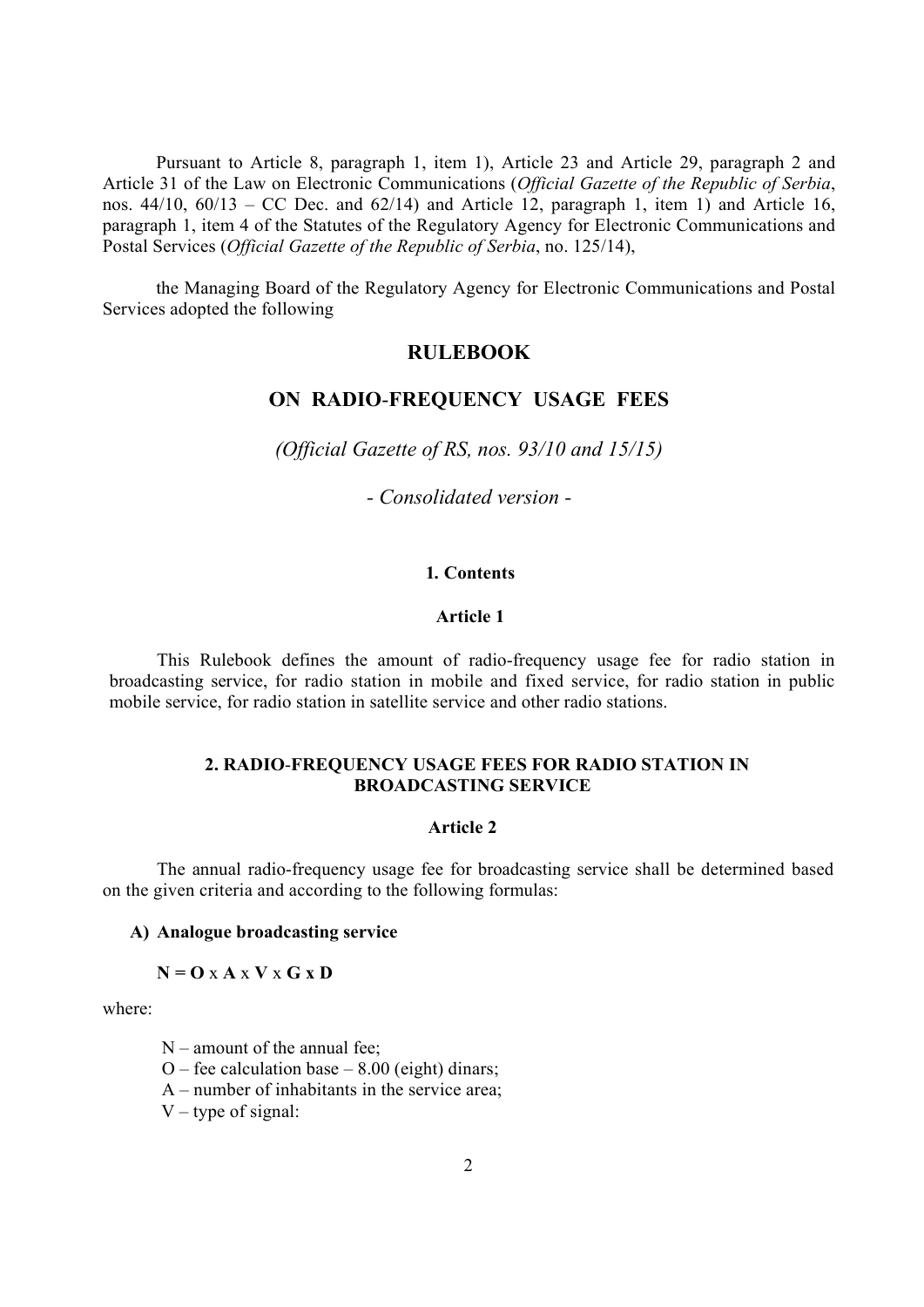- а) for audio signal coefficient 0.01;
- b) for video signal coefficient  $0.1$ ;
- G mode of radio-frequency use:

a) if the radio-frequency is used in a radio network - coefficient 1.5, otherwise coefficient 1; b) for shared use of one radio-frequency – coefficient 1.5 is multiplied by the percentage (%) of time of radio-frequency usage.

D – number of programmes

a) for one programme, coefficient 1;

 b) for a second and any other radio-frequency on which different programmes are broadcast– coefficient 1.5;

## **B) Digital broadcasting service**

- Digital television (DVB-T2)

**N= O x A x V** 

where

N – amount of the annual fee for radio frequency usage;

 $O - base$ ,  $O = 20.00$  (twenty) dinars;

А – number of inhabitants in the relevant area calculated based on effective coverage percentage of the population by the digital television signal (Republic of Serbia, or one or more distribution areas);

V – signal coefficient,  $V = 0.1$ 

- Digital radio (T-DAB)

**N= O x A x S** 

where

 $N$  – amount of the annual fee for radio frequency usage;

 $O - base$ ,  $O = 20.00$  (twenty) dinars;

А – number of inhabitants in the relevant area calculated based on effective coverage percentage of the population by the digital radio signal (Republic of Serbia, or one or more distribution areas);

 $S$  – signal coefficient,  $S = 0.25$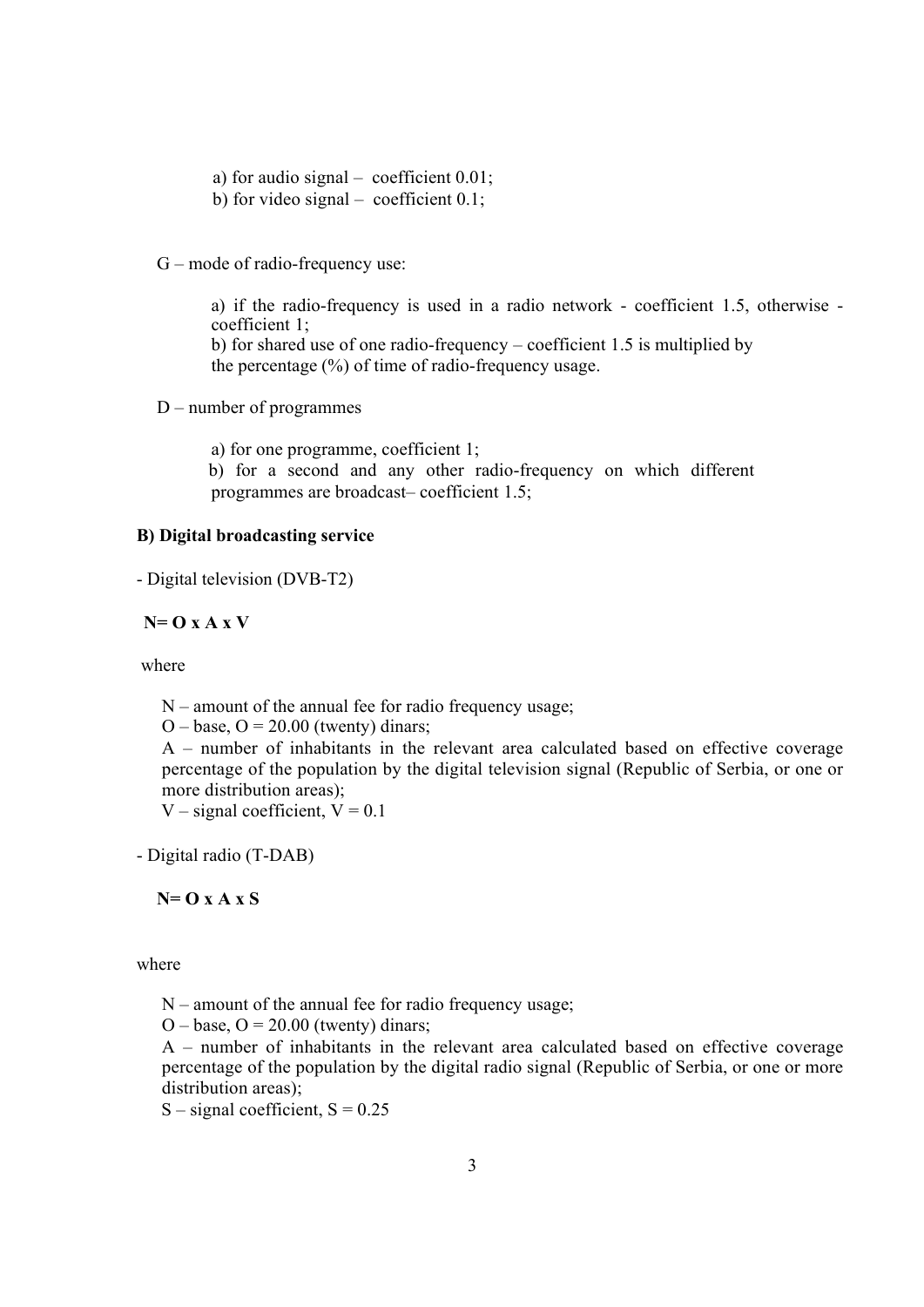### **3. RADIO**-**FREQUENCY USAGE FEES FOR RADIO STATION IN MOBILE AND FIXED SERVICE**

#### **Article 3**

 The annual radio-frequency usage fee for the use of one radio-frequency for radio station in simplex, semi-duplex and duplex radio network, shall be determined according to the following formula:

 $N = O X K_n X K_s$ where:

 $N$  – amount of the annual fee; O – fee calculation base –  $20,000.00$  (twenty thousand) dinars;  $K_n$  – radio network:

> a) simplex – coefficient  $0.5$ ; b) semi-duplex and duplex – coefficient 1;

 $K_s$  – number of radio stations in the radio network:

a) up to  $100 -$  coefficient 1; b) up to  $200 -$  coefficient 2; c) up to  $400 -$  coefficient 3; d) over  $400 - \text{coefficient } 5$ .

#### **Article 4**

The annual fee for the use of one radio-frequency for a microwave station is determined according to the following formula:

 $N = 0$  **x**  $K_s$  **x**  $K_f$ 

where:

N – amount of the annual fee;

О – fee calculation base 16,000.00 (sixteen thousand) dinars;

 $K_s$ -purpose of the radio network in which a radio station is used, determined by the respective channel (B) width as follows:

a)  $B \le 180$  kHz – coefficient 0.1;

b) 180 kHz  $\leq B \leq 700$  kHz – coefficient 0.2;

c) 700 kHz **<** B 1.75 МHz – coefficient 0.3;

d)  $1.75 \text{ MHz} < B \leq 3.5 \text{ MHz} - \text{coefficient } 0.4$ ;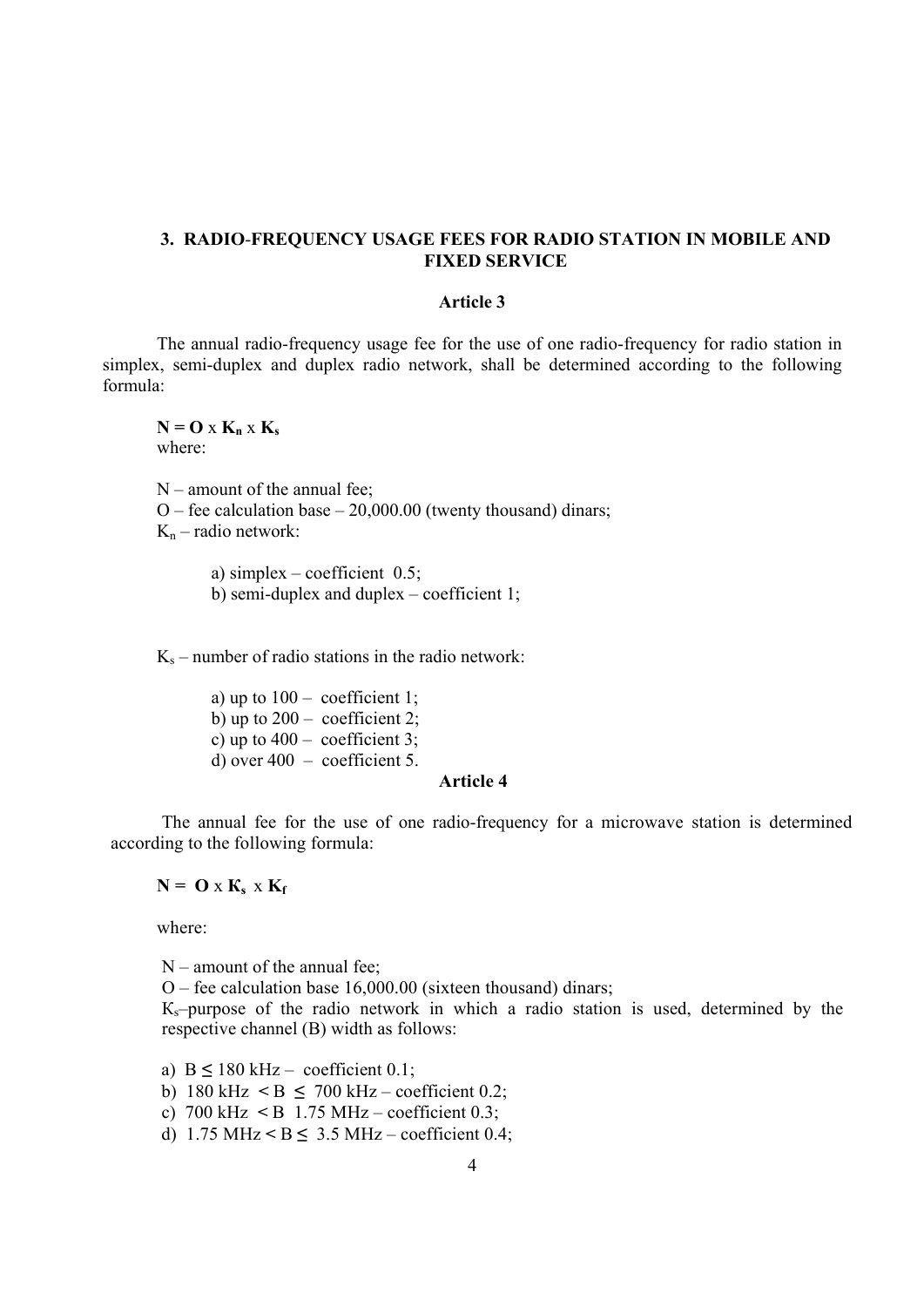e) 3.5 MHz  $\leq B \leq 7$  MHz – coefficient 1; f) 7 MHz  $\leq B \leq 14$  MHz – coefficient 2; g)  $14 \text{ MHz} < B \le 28 \text{ MHz} - \text{coefficient 3}$ ; h) 28 MHz  $\leq$  B  $\leq$  40 MHz – coefficient 4; i) B **>**40 МHz – coefficient 5.

 $K_f$  – purpose of the radio network in which the radio station is used, determined by the frequency band as follows:

a)  $f \le 10$  GHz – coefficient 1;

b) 10 GHz  $\leq$  f  $\leq$  20 GHz – coefficient 0.8;

c) 20 GHz  $\leq$  f  $\leq$  30 GHz – coefficient 0.6;

d)  $f > 30$  GHz – coefficient 0.5.

where f stands for radio-frequency realized in GHz.

Notwithstanding the provision of paragraph 1 herein, a fee for the use of radio-frequency shall not be paid for microwave stations used for the provision of universal service within the territory designated for universal service.

## **4. RADIO**-**FREQUENCY USAGE FEES FOR RADIO STATION IN PUBLIC COMMUNICATIONS NETWORK**

#### **Article 5**

 Within the broadband communications network, the annual fee for the use of radiofrequencies for one base station in duplex network shall be determined per each assigned channel according to the following formula:

## $N=O X K_c X K_p$

where:

 $N-$  amount of the annual fee:

 $O -$  fee calculation base  $-100,000,00$  (one hundred thousand) dinars;

 $K_c$  – purpose of the radio network in which the radio station is used, determined by the respective channel width as follows:

- а) for channel width 200 кHz coefficient 1;
- b) for channel width 1.25 MHz coefficient 7.

Kp – number of subscribers (users) within the service area (market competition) **р:**

- a)  $p \le 500$  subscribers coefficient 0.5;
	- b)  $500 < p \le 1,000$  subscribers coefficient 1;
	- c)  $1,000 \le p \le 5,000$  subscribers coefficient 1.5;
	- d)  $5,000 < p \le 10,000$  subscribers coefficient 2;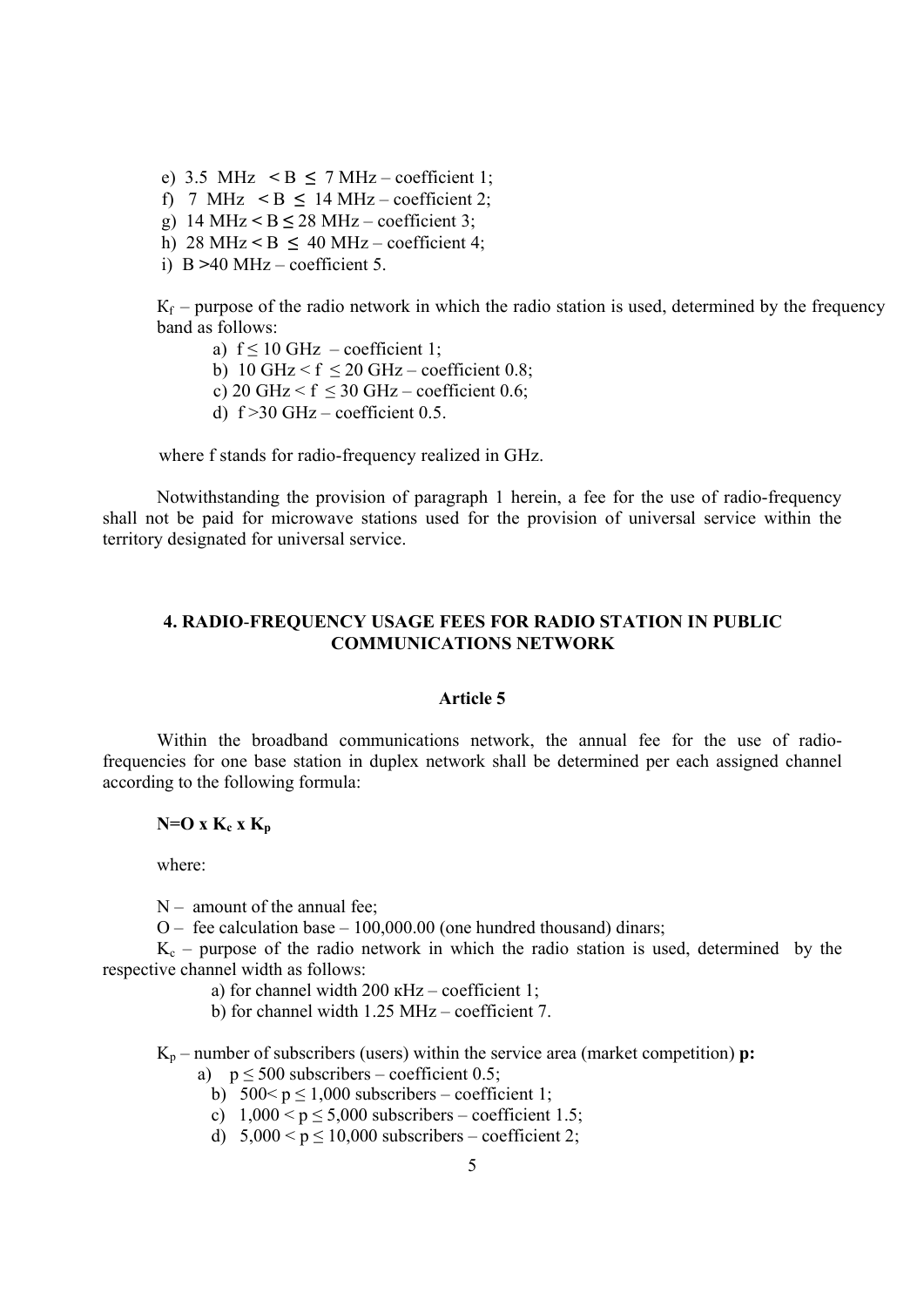e)  $p > 10,000$  subscribers – coefficient 2.5.

#### **Article 6**

The annual fee for the radio-frequency usage in the dual mode public mobile communication network shall be determined per frequency band according to the following formula:

 $N = \sum_i N_i$ ,  $i = 1$  to 4;

 $N -$  total amount of the annual fee;

 $i = 1$  for the frequency band 800 MHz; i =2 for the frequency band 900 МHz ; i= 3 for the frequency band 1800 МHz ; i =4 for the frequency band 2100 МHz ;

*where*  $N_i$  – **total amount of the annual fee per frequency band:**  $N_i = O x K o_i x K \kappa_i x K m$ 

 $O$  – base for fee calculation – 95,000,00 (ninety five thousand) dinars;

 $Ko_i$  – coefficient determined by the frequency band of the radio network:

 $i = 1$ , coefficient 2;  $i = 2$ , coefficient 2; i= 3, coefficient 1; i =4, coefficient 1;

 $K_{\text{K}i}$  – coefficient indicating the number of 200 kHz wide base channels in the assigned frequency band i  $(i = 1.4)$ , calculated according to the following formula:

 $K_{\text{K}_i} = B/200$ , where B is assigned frequency band in kHz (Downlink-DL);

Kт – coefficient determined by market competition – depends on the total number of subscribers (p) in all assigned frequency bands at 800 MHz, 900 MHz, 1800 MHz and 2100 MHz according to the following principle:

a)  $p \le 500.000$  subscribers – coefficient 0.25; b)  $p \le 1.000.000$  subscribers – coefficient 0.5; c)  $1.000.000 < p \le 1.500.000$  subscribers – coefficient 1; d)  $1.500.000 \le p \le 2.000.000$  subscribers – coefficient 1.5; e)  $2.000.000 < p \le 2.5000.000$  subscribers - coefficient 1.75. f)  $2.500.000 < p \le 3.000.000$  subscribers – coefficient 2; g)  $p > 3.000.000$  subscribers – coefficient 2.5.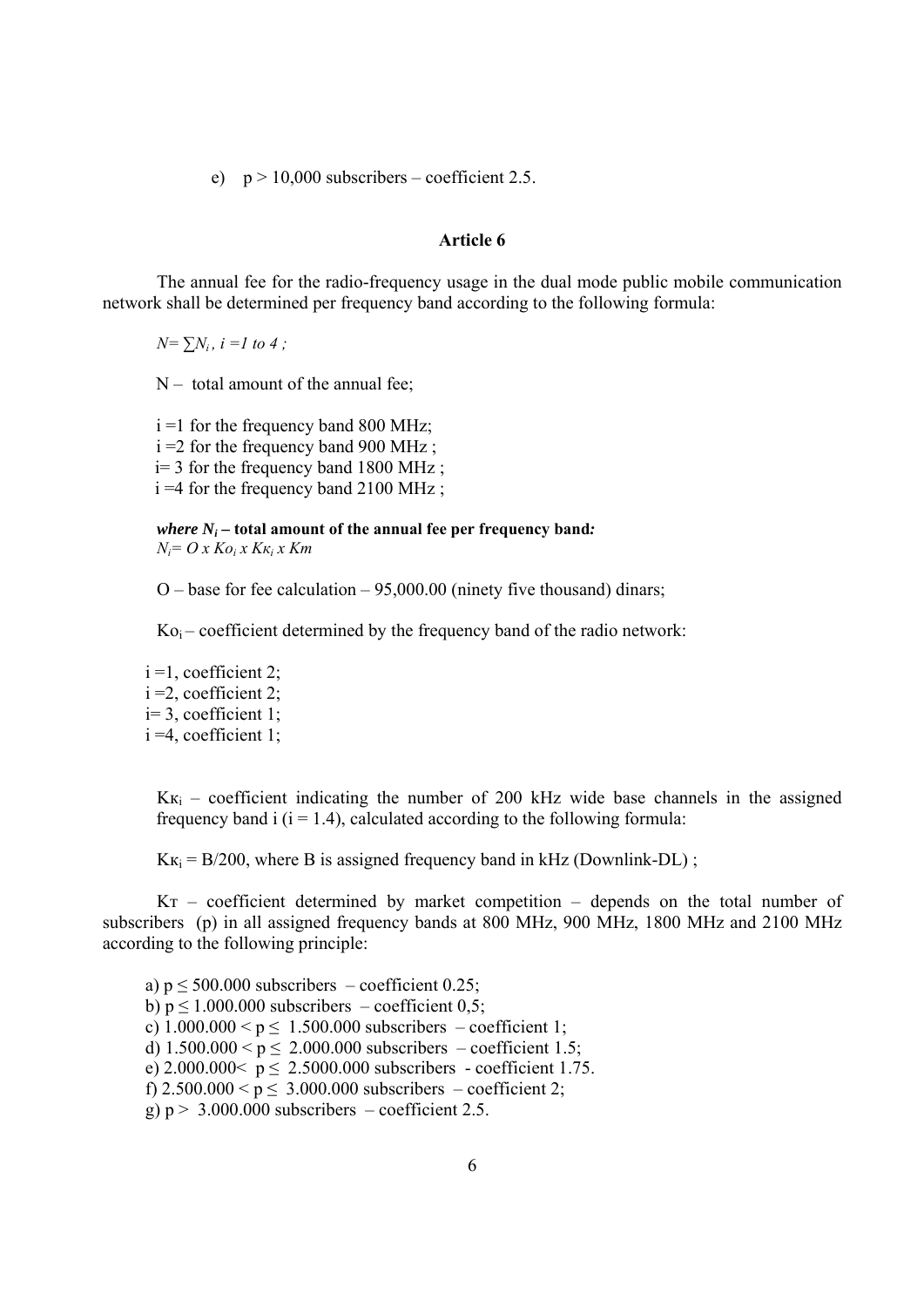## **5. RADIO**-**FREQUENCY USAGE FEE FOR SATELLITE RADIO STATION**

### **Article 7**

The annual radio-frequency usage fee for radio station in satellite service shall be determined according to the following formula:

#### $N =$ **O x**  $K_k$

where:

 $N$  – amount of the annual fee:

О – fee calculation base –100,000.00 (one hundred thousand) dinars;

 $K_{k}$  – class of the radio station:

a) earth station – coefficient 1;

- b) central (VSAT-HUB) earth station within a communications network coefficient 0.9;
- c) VSAT earth station with VSAT-HUB outside the territory of the Republic of Serbia coefficient 0.7;
- d) transportable earth station (VSAT/SNG and other) coefficient 0.35;
- e) VSAT earth station within a communications network coefficient 0.15;

f) VSAT earth station receiver designed for further signal broadcasting within a cable distribution network, broadcasting network and other communications networks – coefficient 0.1.

### **6. RADIO-FREQUENCY USAGE FEE FOR OTHER RADIO STATIONS**

#### **Article 8**

The annual radio-frequency usage fee for radio station on board of aircrafts, ships, other vessels and locomotives shall be the following:

а) radio stations on board of aircrafts, ships and other vessels operating only in VHF band – 2,000.00 (two thousand) dinars;

b) radio stations on board of aircrafts, ships and other vessels operating in SHF, UHF, VHF, HF and MF bands – 10,000.00 (ten thousand) dinars;

c) radio stations on board of locomotives – 4,000.00 (four thousand) dinars.

### **Article 9**

The annual radio-frequency usage fee for radio station on land intended for the safety of aerial navigation, safety of inland waterway navigation, radio navigation, radio determination, radio location, meteorological and hydrological observation and research and scientific or other purposes, shall amount to 20,000.00 (twenty thousand) dinars per each radio station.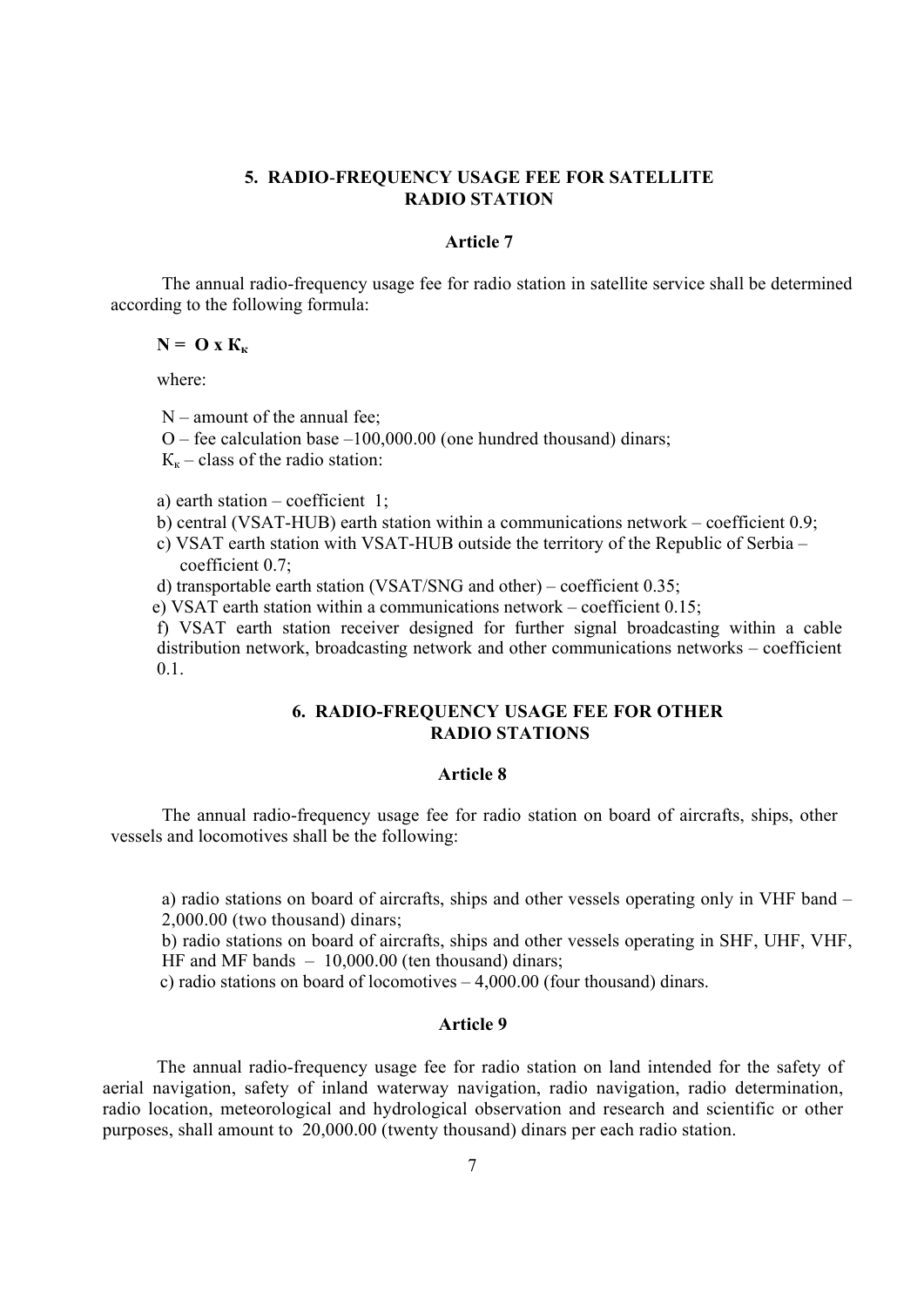The annual radio-frequency usage fee for the radio station referred to in paragraph 1 of this Article which uses radio-frequencies within the assigned frequency band, shall amount to 30,000.00 (thirty thousand) dinars per each radio station.

The annual radio-frequency usage fee for radio stations used by the ambulance, healthcare institutions, the Red Cross of Serbia, the fire brigade, anti-hail protection services, mountain rescue services and other services which fall within national emergencies shall be determined by the Agency in close cooperation with the aforementioned authorities and shall be made public in the form of a an individual by-law.

### **Article 10**

 The annual fee per each base station in radio network for wireless access, shall be determined per each assigned channel according to the following formula:

#### $N = O X K_c$ where:

N – amount of the annual fee;

O – fee calculation base –  $15,000.00$  (fifteen thousand) dinars;

 $K_c$  – purpose of the radio network in which the radio station is used, determined by the respective channel width, as follows:

a) for channel width  $\leq$  3.5 MHz in bands 3.4-3.6 GHz and 3.6-3.8 GHz – coefficient 1.5;

b) for channel width 14 MHz in bands 24.5-26.5GHz and 27.5-29.5GHz – coefficient 1.5;

c) for channel width 28 MHz in bands 24.5-26.5GHz and 27.5-29.5 GHz – coefficient 3.

#### **Article 11**

The amount of the fee for the temporary use of a radio-frequency shall amount to 20% of the annual radio-frequency usage fee set out herein.

### **7. TRANSITORY AND FINAL PROVISIONS**

## **Article 12**

The day this Rulebook comes into force the Rulebook on radio-frequency usage fees ("*Official Gazette of the Republic of Serbia*", no. 04/10) shall cease to be valid.